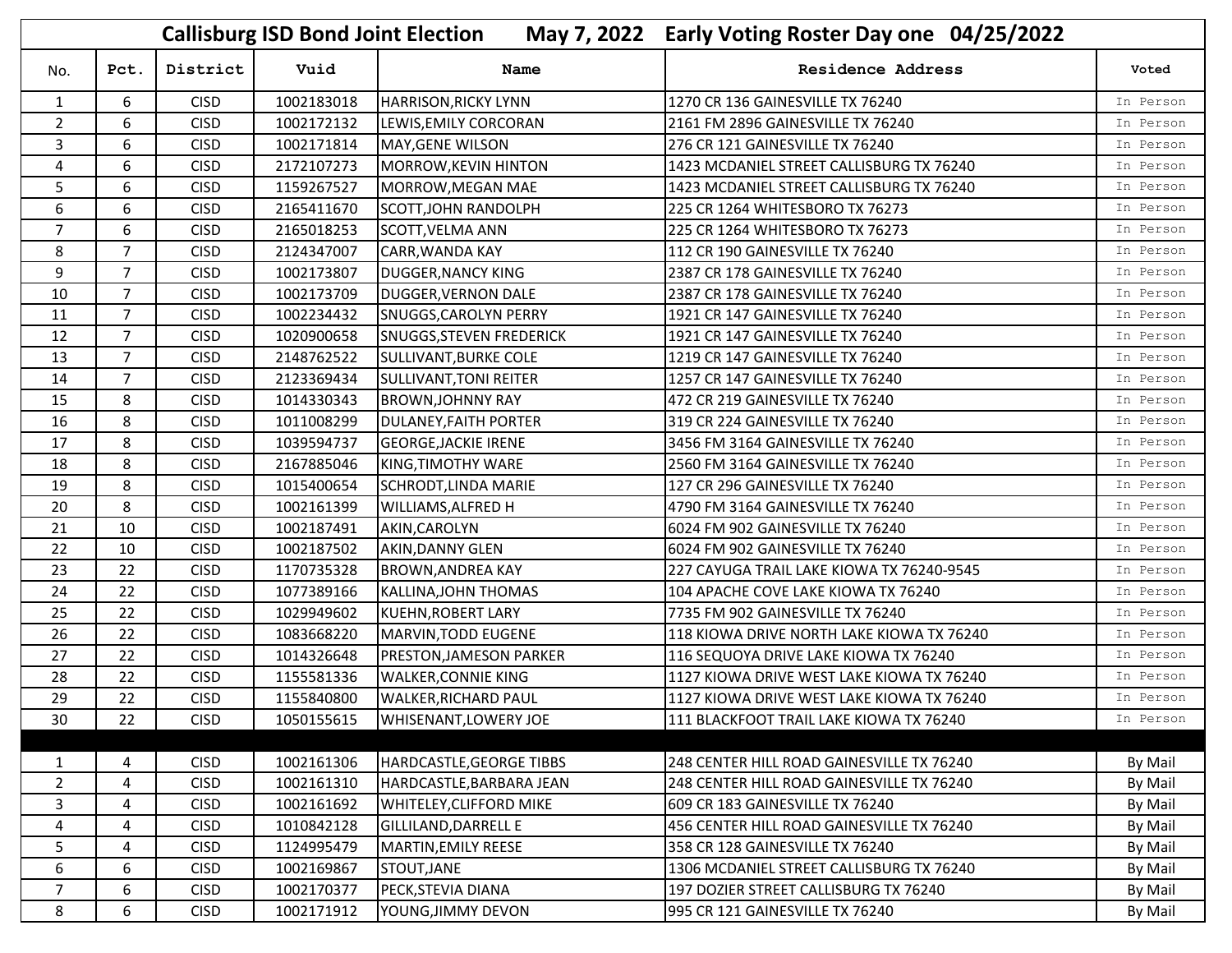| 9  | 6              | <b>CISD</b> | 1002172166 | YOUNG, JUANITA TRAMMELL          | 995 CR 121 GAINESVILLE TX 76240-1667       | By Mail |
|----|----------------|-------------|------------|----------------------------------|--------------------------------------------|---------|
| 10 | 6              | <b>CISD</b> | 1002183041 | <b>WESTMORELAND, JUDY REEVES</b> | 11848 FM 678 WHITESBORO TX 76273           | By Mail |
| 11 | 6              | <b>CISD</b> | 1002183056 | <b>WESTMORELAND, TED RAYMOND</b> | 11848 FM 678 WHITESBORO TX 76273           | By Mail |
| 12 | 6              | <b>CISD</b> | 1002183162 | COLLUMS, CAROLYN WHAM            | 21988 FM 678 WHITESBORO TX 76273           | By Mail |
| 13 | 6              | <b>CISD</b> | 1002184031 | SKINNER, JC                      | 5226 FM 2383 WHITESBORO TX 76273           | By Mail |
| 14 | 6              | <b>CISD</b> | 1002184792 | <b>WOOD, DONNIE SUE</b>          | 11466 FM 678 WHITESBORO TX 76273           | By Mail |
| 15 | 6              | <b>CISD</b> | 1002185447 | <b>WEIR, MARVIN WILLIAM</b>      | 3005 CR 114 WHITESBORO TX 76273            | By Mail |
| 16 | 6              | <b>CISD</b> | 1002185701 | MENDENHALL, ELIZABETH ANN        | 662 CR 113 WHITESBORO TX 76273             | By Mail |
| 17 | 6              | <b>CISD</b> | 1002185786 | MENDENHALL, RONALD DEAN          | 662 CR 113 WHITESBORO TX 76273             | By Mail |
| 18 | 6              | <b>CISD</b> | 2139641530 | <b>BURKS, LARRY DON</b>          | 4256 CR 123 GAINESVILLE TX 76240           | By Mail |
| 19 | 6              | <b>CISD</b> | 2171837851 | <b>BURKS, LINDA</b>              | 4256 CR 123 GAINESVILLE TX 76240           | By Mail |
| 20 | $\overline{7}$ | <b>CISD</b> | 1015097469 | <b>FREIRE, ELSIE HARRIET</b>     | 712 WOODBINE EST ROAD GAINESVILLE TX 76240 | By Mail |
| 21 | $\overline{7}$ | <b>CISD</b> | 1020453070 | FREIRE, SUSAN MARIE              | 712 WOODBINE EST ROAD GAINESVILLE TX 76240 | By Mail |
| 22 | 10             | <b>CISD</b> | 1002187265 | <b>GURKE, CAROL LYNN</b>         | 256 JLG RANCH TRAIL COLLINSVILLE TX 76233  | By Mail |
| 23 | 10             | <b>CISD</b> | 1002192626 | <b>GURKE, JOHN LANGEN</b>        | 256 JLG RANCH TRAIL COLLINSVILLE TX 76233  | By Mail |
| 24 | 10             | <b>CISD</b> | 1002232726 | LAMKIN, CRAIG SMITH              | 688 CR 203 COLLINSVILLE TX 76233           | By Mail |
| 25 | 10             | <b>CISD</b> | 1076551547 | <b>GROVE, PAMELA LEA</b>         | 2909 CR 223 COLLINSVILLE TX 76233          | By Mail |
| 26 | 10             | <b>CISD</b> | 1076551552 | <b>GROVE, JEFFERY LYNN</b>       | 2909 CR 223 COLLINSVILLE TX 76233          | By Mail |
| 27 | 10             | <b>CISD</b> | 1138646684 | JOHNSON, SUSAN ELIZABETH         | 92 CR 295 GAINESVILLE TX 76240-8440        | By Mail |
| 28 | 10             | <b>CISD</b> | 2138356368 | DOWNEY, SANDRA FAYE              | 230 CR 243 COLLINSVILLE TX 76233           | By Mail |
| 29 | 10             | <b>CISD</b> | 2165467303 | VAN ALLEN, DEBRA L               | 2909 CR 223 COLLINSVILLE TX 76233          | By Mail |
| 30 | 22             | <b>CISD</b> | 1002226161 | MARSHALL, KAY                    | 108 MODOC TRAIL LAKE KIOWA TX 76240        | By Mail |
| 31 | 22             | <b>CISD</b> | 1002227261 | DAVIS, LILA FLOWERS              | 128 SAN CHEZ DRIVE LAKE KIOWA TX 76240     | By Mail |
| 32 | 22             | <b>CISD</b> | 1002229716 | MARSHALL, LLOYD CLAIR            | 108 MODOC TRAIL LAKE KIOWA TX 76240        | By Mail |
| 33 | 22             | <b>CISD</b> | 1002231983 | FRAZIER, PATRICIA                | 206 KIOWA DRIVE NORTH LAKE KIOWA TX 76240  | By Mail |
| 34 | 22             | <b>CISD</b> | 1009578367 | <b>BRADLEY, DOROTHY M</b>        | 127 MODOC TRAIL LAKE KIOWA TX 76240        | By Mail |
| 35 | 22             | <b>CISD</b> | 1011060894 | <b>BRYAN, JOHN P</b>             | 103 BLACKFOOT TRAIL LAKE KIOWA TX 76240    | By Mail |
| 36 | 22             | <b>CISD</b> | 1011060958 | <b>BRYAN, NANCY L</b>            | 103 BLACKFOOT TRAIL LAKE KIOWA TX 76240    | By Mail |
| 37 | 22             | <b>CISD</b> | 1011481004 | <b>BINGHAM, BOBBY WENDELL</b>    | 827 KIOWA DRIVE EAST LAKE KIOWA TX 76240   | By Mail |
| 38 | 22             | <b>CISD</b> | 1011739916 | <b>BINGHAM, MARY LEAH</b>        | 827 KIOWA DRIVE EAST LAKE KIOWA TX 76240   | By Mail |
| 39 | 22             | <b>CISD</b> | 1013549404 | <b>TEAGARDEN, LINDA L</b>        | 1304 KIOWA DRIVE WEST LAKE KIOWA TX 76240  | By Mail |
| 40 | 22             | <b>CISD</b> | 1013549491 | TEAGARDEN, DAVID ALAN            | 1304 KIOWA DRIVE WEST LAKE KIOWA TX 76240  | By Mail |
| 41 | 22             | <b>CISD</b> | 1015672300 | STAFFORD, DONALD LEON            | 604 KIOWA DRIVE EAST LAKE KIOWA TX 76240   | By Mail |
| 42 | 22             | <b>CISD</b> | 1018817023 | <b>GRAHAM, SHEILA MARION</b>     | 111 PUEBLO DRIVE LAKE KIOWA TX 76240       | By Mail |
| 43 | 22             | <b>CISD</b> | 1021260436 | TRAMMELL, HARLIN WADE            | 116 PONTIAC DRIVE LAKE KIOWA TX 76240      | By Mail |
| 44 | 22             | <b>CISD</b> | 1031207621 | <b>VERNON, ELLEN COSNER</b>      | 743 KIOWA DRIVE WEST LAKE KIOWA TX 76240   | By Mail |
| 45 | 22             | <b>CISD</b> | 1031207632 | <b>VERNON, GERALD E</b>          | 743 KIOWA DRIVE WEST LAKE KIOWA TX 76240   | By Mail |
| 46 | 22             | <b>CISD</b> | 1074182140 | <b>GREER, CAROLE WATTS</b>       | 108 SANTA FE TRAIL LAKE KIOWA TX 76240     | By Mail |
| 47 | 22             | <b>CISD</b> | 1077178583 | MEAD, PATRICIA BUCHANAN          | 106 WASCO COVE LAKE KIOWA TX 76240         | By Mail |
| 48 | 22             | <b>CISD</b> | 1148403395 | ESPINOZA, SANDRA ELENA           | 117 SAN CHEZ DRIVE LAKE KIOWA TX 76240     | By Mail |
| 49 | 22             | <b>CISD</b> | 1148403400 | <b>ESPINOZA, RUDOLPH CARLOS</b>  | 117 SAN CHEZ DRIVE LAKE KIOWA TX 76240     | By Mail |
| 50 | 22             | <b>CISD</b> | 1163895187 | LEGGETT, VIRGINIA D              | 232 CAYUGA TRAIL LAKE KIOWA TX 76240       | By Mail |